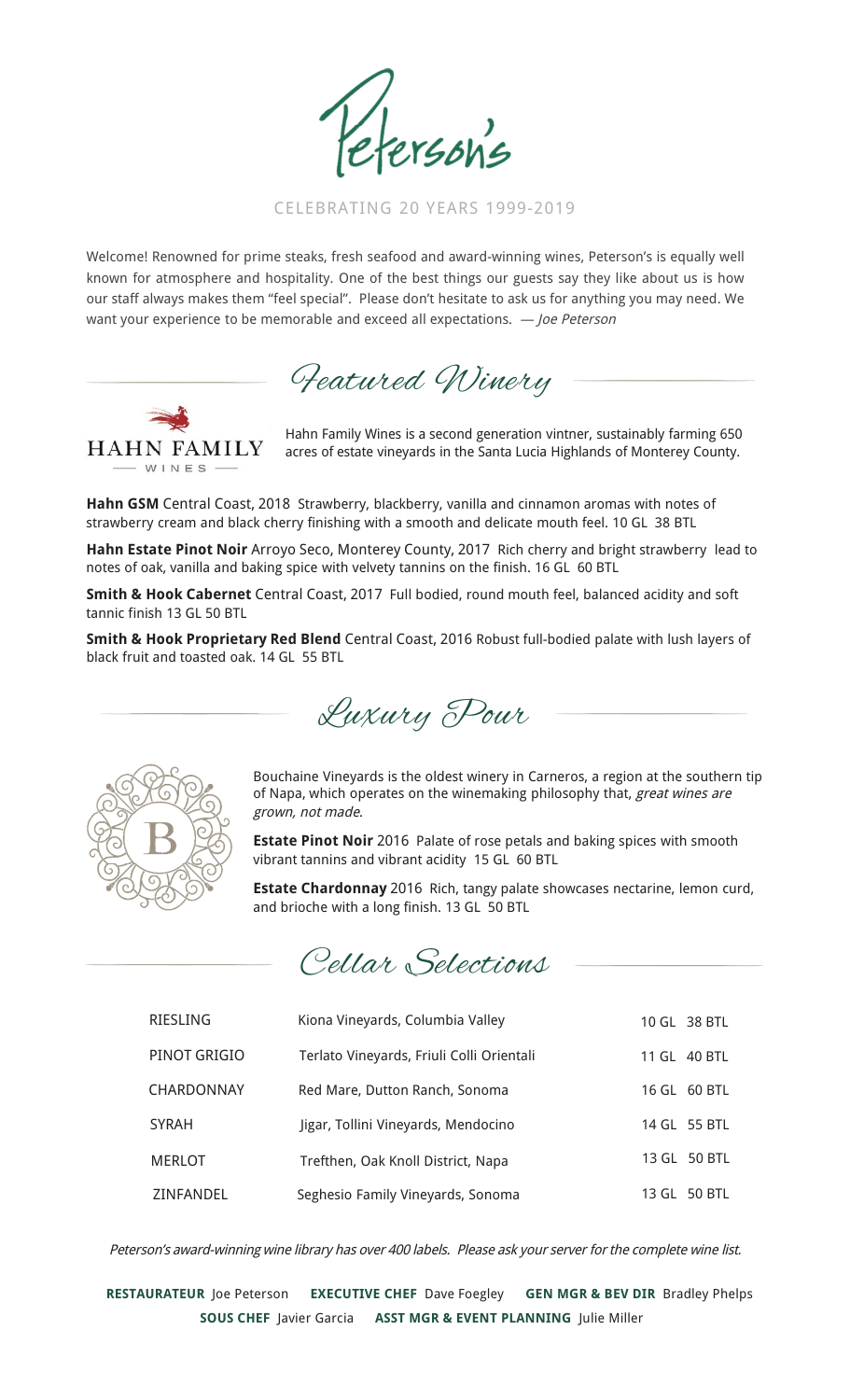Appetizers

TUNA TARTAR Chili Ginger, Sesame, Cilantro, Red Onion, Avocado, Crisp Wontons 18

MAINE LOBSTER TEMPURA FINGERS Honey Mustard, Peppercorn Infused Drawn Butter, Lemon 24

OYSTERS ROCKEFELLER 1/2 Doz. Spinach, Anise, Cream, Pecorino Romano GF 24

CRISPY CALAMARI Napa Slaw, Ginger-Orange Chili Sauce 17

*C* LUMP CRAB CAKE Stone Ground Mustard, Roasted Red Pepper Coulis, Aioli 18

*©* CRAB STUFFED SHRIMP

Gulf Shrimp, Lump Crab Stuffing, Applewood Smoked Bacon Wrap 24

HOUSE-CURED & SMOKED BACON Sweet Cherry Cola Glaze GF 12

OYSTERS OF THE DAY East & West Coast, Cocktail Sauce, Horseradish, Mignonette GF 3.75 ea.

JUMBO GULF SHRIMP Cocktail Sauce, Fresh Horseradish, Remoulade GF 19

**PRIME RIB EGG ROLLS** Wasabi Horseradish Aioli, White Cheddar, Scallions, Soy Jus 14



CHEF'S SEASONAL SOUP 8

*<sup><i>©***</sup>** MAINE LOBSTER BISQUE Chives, Herb Oil, Lobster Garnish 12

Salads

CAESAR Hearts of Romaine, Parmigiano Reggiano, Herb Croutons 11 BABY ICEBERG "THE WEDGE" Danish Blue Cheese Dressing, Asian Pear, Walnut, Red Pepper Coulis, Balsamic LOCAL ARTISAN GREENS Fresh Berries, Cream Cheese Wontons, Candied Pecans, Maple-Mint Vinaigrette 12 11

**D** Peterson's Signature Selections GF Gluten Free Item

20 % Gratuity Added To Parties Of Six Or More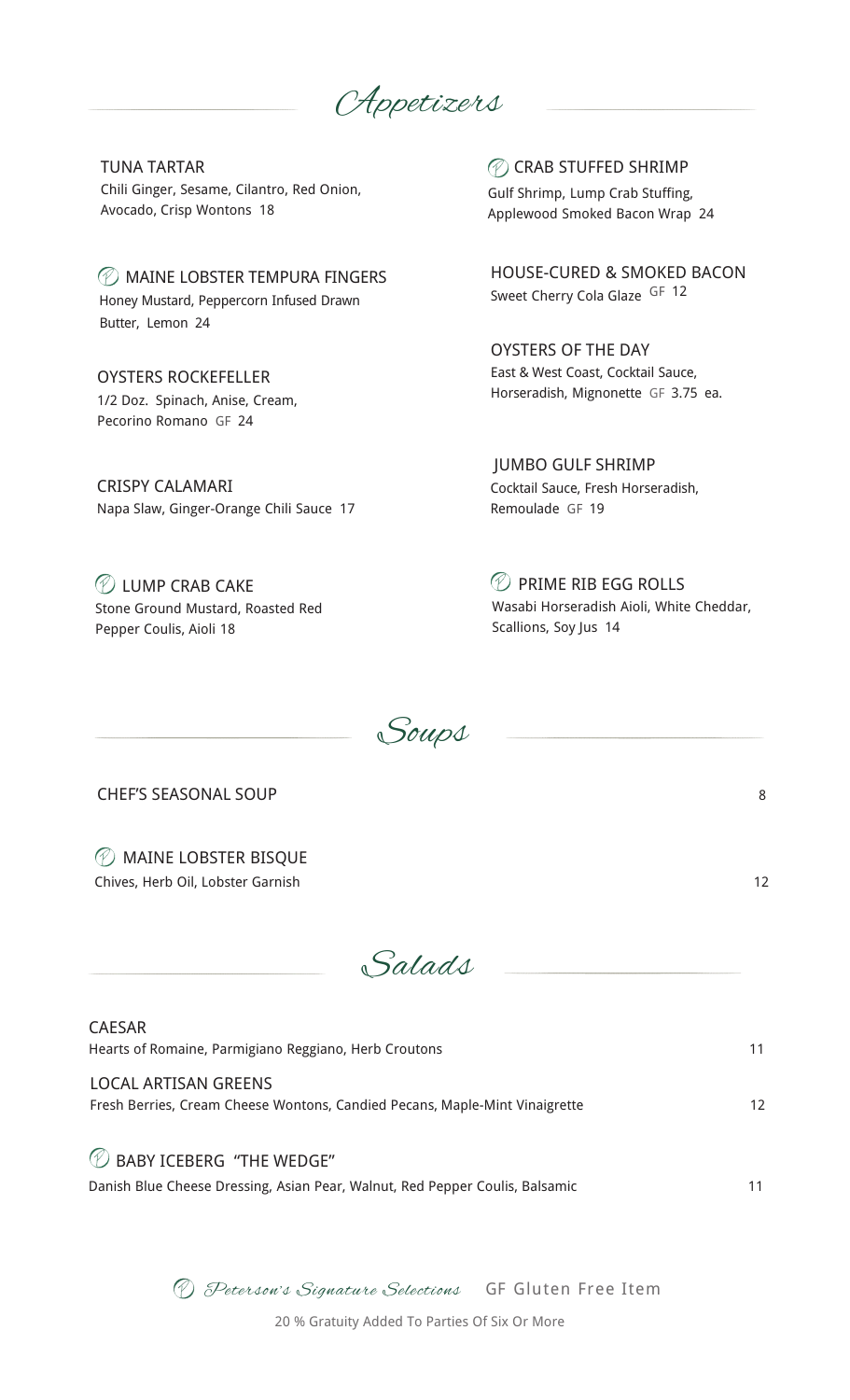Seafood

| <b><i>1</i></b> JUMBO SEA SCALLOPS                                                                       |    |
|----------------------------------------------------------------------------------------------------------|----|
| Snap Peas, Beech Mushrooms, Scallions, Carrots with Cello Noodles,<br>Miso-Ginger Vinaigrette GF         | 37 |
| <b>ORGANIC SALMON</b><br>Fingerling Potatoes, Cucumbers, Lemon Pepper Dill Crème Fraiche Cider Syrup GF  | 30 |
| <b>OVEN ROASTED CRAB CAKES</b><br>Stone Ground Mustard, Roasted Red Pepper Coulis, Italian Parsley Aioli | 34 |
| <b>BLACKENED SHRIMP</b><br>Grilled Corn & Pepper Risotto, Roasted Red Pepper Sauce GF                    | 29 |
| SESAME SEARED TUNA #1 SASHIMI GRADE<br>Crispy Capers, Soy Sauce, Wasabi Paste, Pickled Ginger            | 29 |

Chef Entrees

## FISCHER FARMS SMOKED PORK CHOP

Parmesan Polenta, Broccoli Rabe, Porcini Porter Sauce GF 28

## GUNTHORP FARMS SMOKE-ROASTED CHICKEN

Cornmeal Waffle, Mustard BBQ Sauce, Apple Coleslaw, Jalapeño Maple Syrup 25

CHEF'S DAILY FEATURE

Peterson's Signature Selections GF Gluten Free Item

NOTICE The consumption of raw or undercooked eggs, meat, poultry, seafood or shellfish may increase your risk of food borne illness. Please alert Chef with Food Allergy or Intolerant Dietary Restrictions.

Earn Dining Rewards as an ELITE CLUB Member. Ask Your Server for Details.